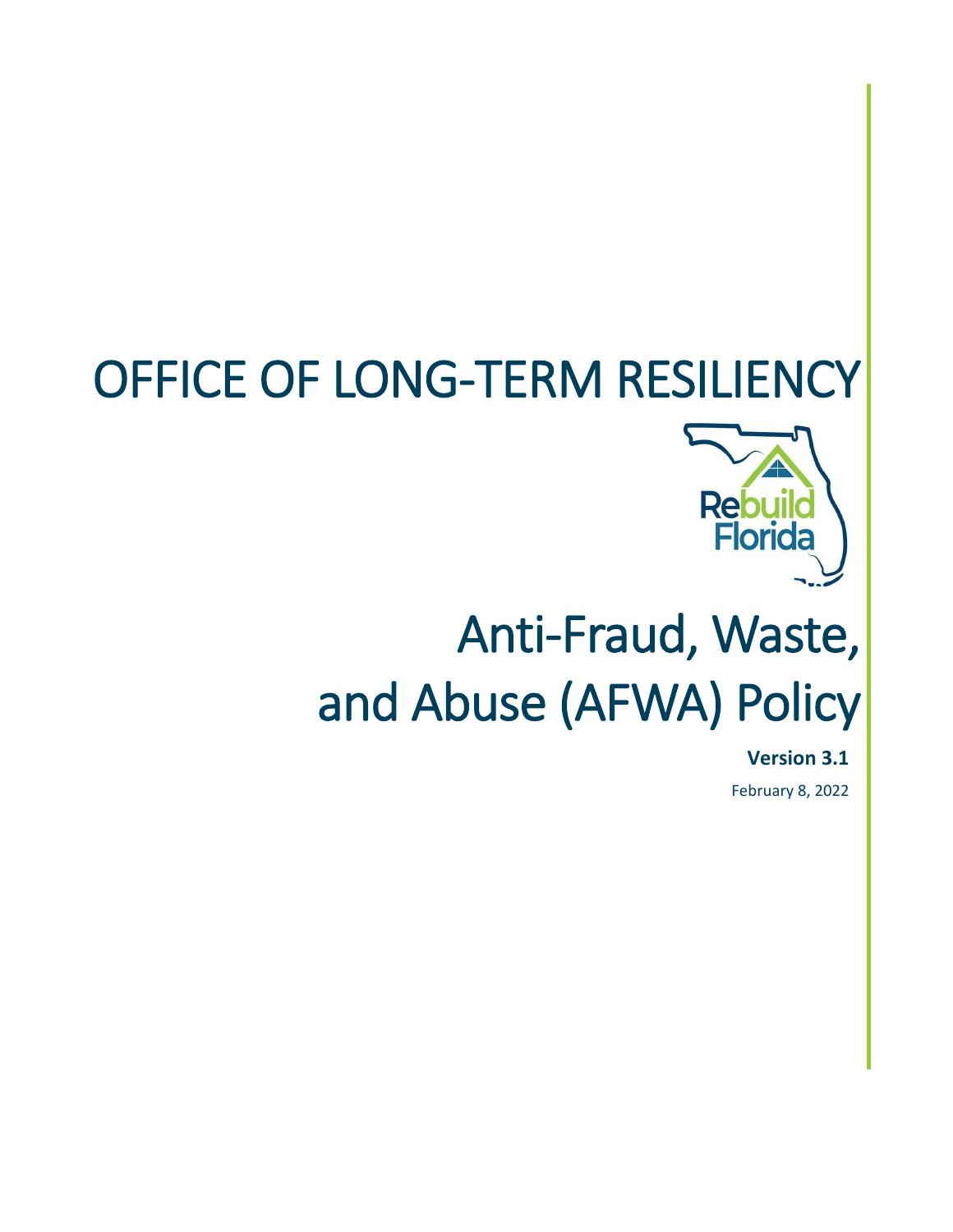## Version History

| <b>Version</b><br><b>Number</b> | <b>Date</b>                                                                                     | <b>Summary of Changes</b>                                                                                                                                                                                                                                                      |
|---------------------------------|-------------------------------------------------------------------------------------------------|--------------------------------------------------------------------------------------------------------------------------------------------------------------------------------------------------------------------------------------------------------------------------------|
| 1.0                             | 12/2/2019                                                                                       | <b>Original Version</b>                                                                                                                                                                                                                                                        |
| 2.0                             | 3/30/2020                                                                                       | Updated all Office of Disaster Recovery (ODR) to Office of Long-Term<br>Resiliency (OLTR) throughout the policy. This was done due to the Office<br>changing its name.                                                                                                         |
| 3.0                             | 6/8/2021                                                                                        | General updates related to consistent font and section headings. Added<br>Page Numbers throughout the document. Included a table after the title<br>page to show policy updates. Adding "and Community Development Block<br>Grant- Mitigation (CDBG-MIT)" throughout document. |
|                                 |                                                                                                 | Updated policy section titles and added abbreviations specifically in the<br>document title that changed from "Anti-Fraud, Waste, and Abuse Policy" to<br>"Anti-Fraud, Waste, and Abuse (AFWA) Policy".                                                                        |
|                                 |                                                                                                 | Added "OLTR must provide a timely response within 15 working days of the<br>receipt of a complaint, as stated in 84 FR 169." To the last paragraph in the<br>AFWA Complaint Process Section.                                                                                   |
|                                 |                                                                                                 | Added a new section, under "AFWA Prevention Measures" called "Fraud<br>Related Training."                                                                                                                                                                                      |
|                                 |                                                                                                 | Under AFWA Prevention Measures, added additional examples for clarity.                                                                                                                                                                                                         |
|                                 |                                                                                                 | Updated title of "Scope" section to "AFWA Definitions" and reorganized the<br>content inside the section.                                                                                                                                                                      |
|                                 | Replaced a paragraph in Cooperation with Official<br>Department<br>Investigations section with: |                                                                                                                                                                                                                                                                                |
|                                 |                                                                                                 | "DEO employees must cooperate with duly appointed investigators from<br>the Office of Inspector General to uncover the facts surrounding possible<br>violations in an official investigation. This requirement is in accordance with<br>FDEO Employee Handbook."               |
|                                 |                                                                                                 | Added a "Fraud Related Training" and "Administration" section after the<br>"Cooperation with Official Department Investigations" section.                                                                                                                                      |
| 3.1                             | 2/8/2022                                                                                        | Reformatted document for consistency with other OLTR Policy Documents<br>Added Version Policy, Policy Change Control and Table of Contents                                                                                                                                     |
|                                 |                                                                                                 |                                                                                                                                                                                                                                                                                |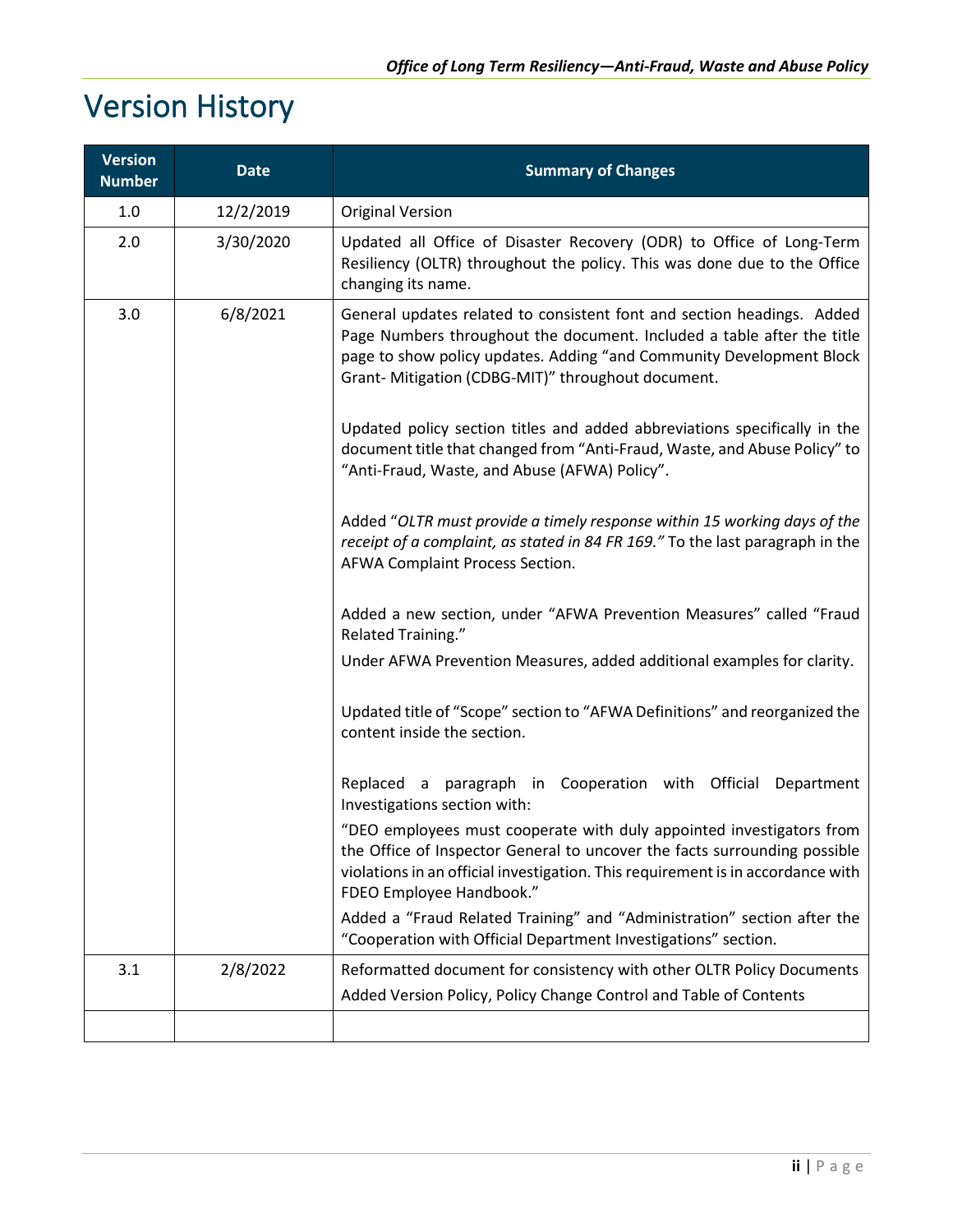## VERSION POLICY

Version history is tracked in the Version History Table (page i), with notes regarding version changes. Dates of each publication are also tracked in this table.

Substantive changes in this document that reflect a policy change will result in the issuance of a new version of the document. For example, a substantive policy change after the issuance of Version 1.0 would result in the issuance of Version 2.0, an increase in the primary version number. Non-substantive changes such as minor wording and editing or clarification of existing policy that do not affect interpretation or applicability of the policy will be included in minor version updates denoted by a sequential number increase behind the primary version number (i.e., Version 2.1, Version 2.2, etc.).

## POLICY CHANGE CONTROL

Policy review and changes for the State of Florida Office of Long-Term Resiliency are considered through a changecontrol process. Policy clarifications, additions, or deletions are needed during the course of the program to more precisely define the rules by which the Program will operate. Program staff will document policy-change requests that will be tracked in the program files. Requests are compiled and brought before supervisory staff in a policy meeting. Subject matter experts working in a particular policy area or task area that will be affected by the policy decision may be invited to assist in policy evaluation, if necessary. Policy meetings will be held as frequently as is necessary to consider policy decisions critical to moving the Program forward in a timely manner. Policy decisions will be documented and will result in the revision of the document in question.

#### TABLE OF CONTENTS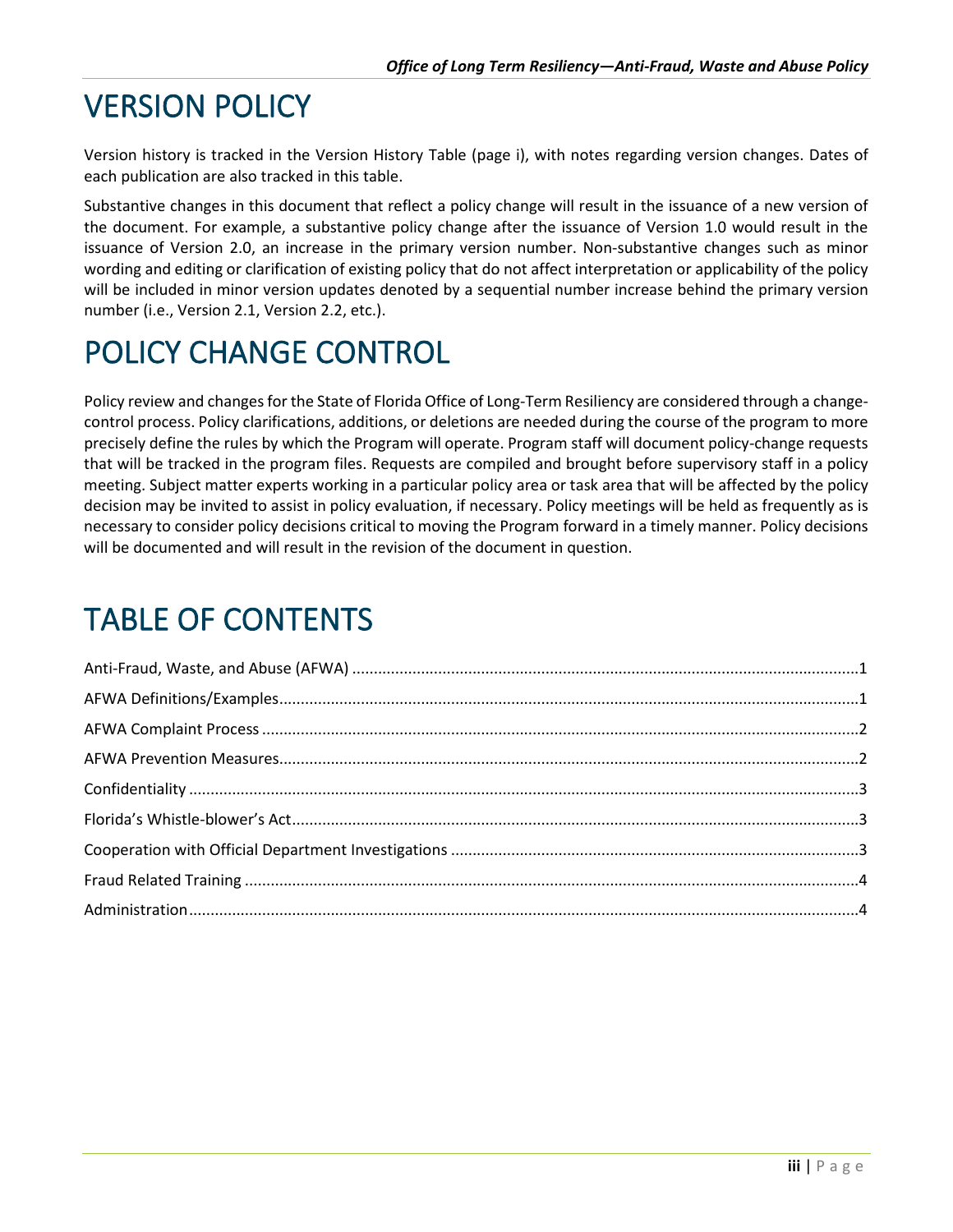## <span id="page-3-0"></span>Anti-Fraud, Waste, and Abuse (AFWA)

The Florida Department of Economic Opportunity's (DEO) Office of Long-Term Resiliency (OLTR) is the recipient of Community Development Block Grant-Disaster Recovery (CDBG-DR) and Community Development Block Grant-Mitigation (CDBG-MIT) funds from the United States Department of Housing and Urban Development (HUD) to support long-term disaster recovery needsfor housing, infrastructure and economic development. As a stewardof public funds,OLTRis actively working to combat fraud, waste and abuse in its programs.

This policy is directed specifically to OLTR's CDBG-DR and CDBG-MIT programs and is intended to establish procedures and processes that will aid in the detection and prevention of fraud, waste, and abuse in the CDBG-DR and CDBG-MIT programs.

This policy applies to all DEO employees, providers, vendors, contractors, consultants, partners, citizens, applicants, external departments and agencies doing business with OLTR, as well as, beneficiaries and others associated with, working for, accessing, or attempting to access benefits under the CDBG-DR and CDBG-MIT programs.

#### <span id="page-3-1"></span>AFWA Definitions/Examples

**Fraud** is the intentional (willful or purposeful) deception or misrepresentation made by a person with the knowledge that the deception could result in some unauthorized benefit to him/herself or some other person. There are many forms of fraud.

Examples of fraud include, but are not limited to, misrepresentation of:

- Income (Unreported or under-reported)
- Household composition
- Financial resources (transferred or hidden resources)
- Residency
- Citizenship status

Other types of fraud include, but are not limited to:

- Using another person's identification
- Forging signatures or documents
- Concealing access to duplicate funding
- Misrepresenting a medical condition to obtain additional benefit
- Misusing funds (diverting them for an unintended use)

**Waste** includes over-utilizing OLTR's services, supplies or equipment, or causing unnecessary costs through carelessness or inefficiency.

**Abuse** includes activitiesthat result in unnecessary coststo the OLTR. Note that this isfinancial abuse, not physical or emotional abuse of a person. Physical and emotional abuse of a person should be reported to the police.

Other actions constituting fraud, waste and abuse include, but are not limited to:

- Any dishonest or fraudulent act
- Misappropriation of funds, supplies or assets
- Impropriety in handling or reporting money or financial transactions
- Profiting as a result of insider knowledge
- Unauthorized disclosure of confidential or private information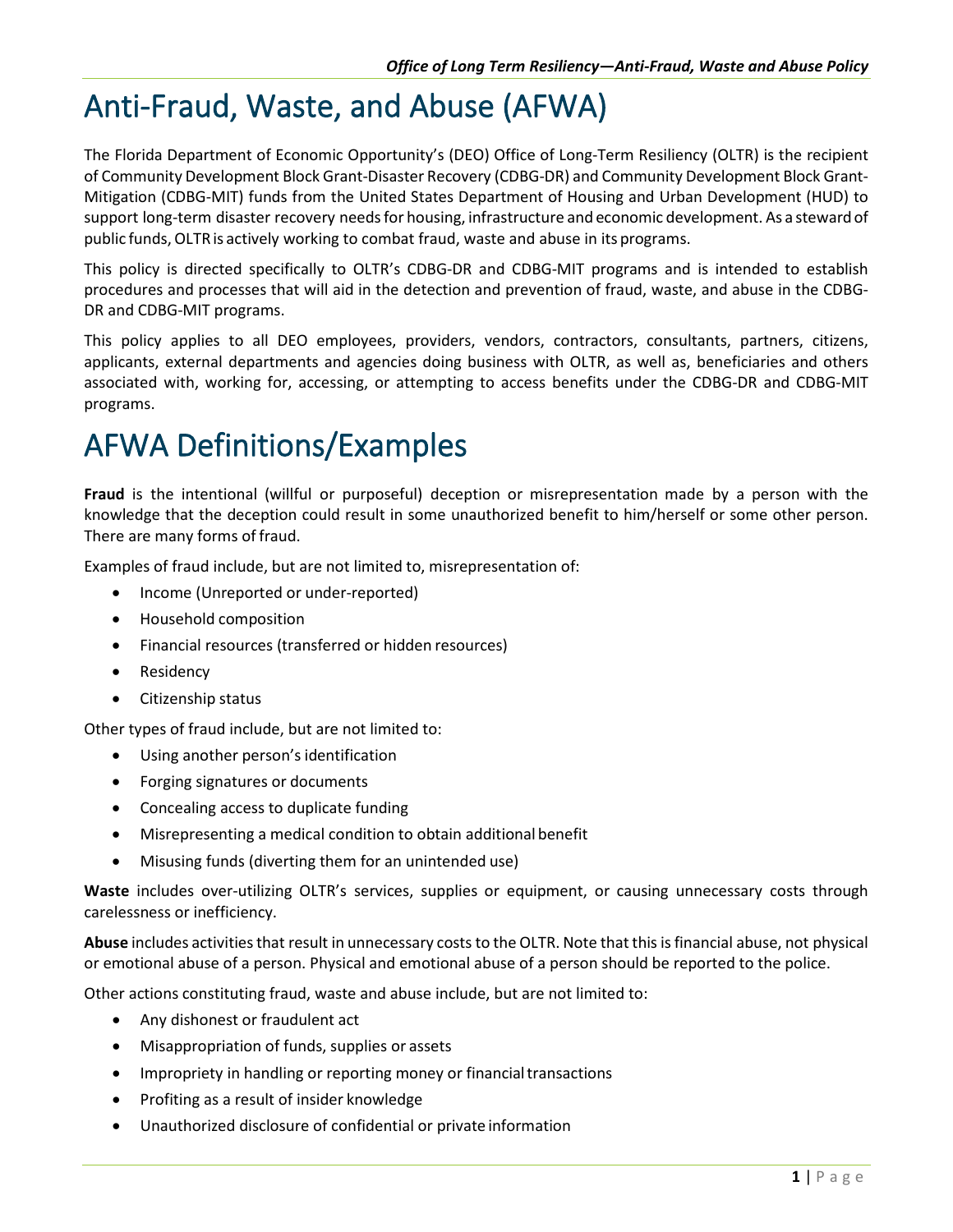- Accepting or seeking anything of material value from contractors, vendors or any person that seeks a beneficial decision, contract, or action for CDBG-DR and CDBG-MIT activities.
- Unnecessary cost or expenditures
- Diversion of program resources

#### <span id="page-4-0"></span>AFWA Complaint Process

Rebuild Florida constituents, employees and contractors may report suspected fraud, waste, or abuse by contacting Constituent Management Services staff, submitting information via the Report Fraud, Waste or Abuse online form [\(http://floridajobs.org/rebuildflorida/report; a](http://floridajobs.org/rebuildflorida/report)ll contact information fields are optional to allow for anonymity) or by sending an e-mail to cdbg[-dr\\_antifraudwasteabuse@deo.myflorida.com.](mailto:cdbg-dr_antifraudwasteabuse@deo.myflorida.com)

All suspected cases of fraud will be taken seriously, and complaints will be reported to OLTR's Compliance and Reporting Manager and DEO's Office of the Inspector General at [OIG@deo.myflorida.com.](mailto:OIG@deo.myflorida.com) If DEO's OIG determines that it is appropriate, it will coordinate its investigation with agencies such as the Florida Office of the Inspector General, the Florida Office of the Attorney General, or the Florida Department of Business and Professional Regulation.

All substantiated cases of fraud, waste, or abuse of government funds will be forwarded to the United States Department of Housing and Urban Development (HUD), Office of Inspector General (OIG) Fraud Hotline (phone: 1-800-347-3735 or email: [hotline@hudoig.gov\)](mailto:hotline@hudoig.gov) and DEO's HUD Community Planning and Development (CPD) Representative. *OLTR must provide a timely response within 15 working days of the receipt of a complaint, as stated in 84 FR 169.*

#### <span id="page-4-1"></span>AFWA Prevention Measures

OLTR's Compliance and Reporting Unit is responsible for ensuring that DEO's CDBG-DR and CDBG-MIT programs comply with all federal and state regulations as well as recommending improvements that enhance programmatic efficiency, effectiveness, and documented results. Below are the main critical responsibilities of this unit:

- Ensure ongoing compliance with federal, state, and local regulations through review of the policies and procedures, applicant eligibility and award determinations, and program activity files.
- Conduct regular internal monitoring of DEO's CDBG-DR and CDBG-MIT programs and report results to program managers and OLTR Director.
- Provide oversight monitoring for DEO's CDBG-DR and CDBG-MIT primecontractor.
- DEO OLTR will monitor any duplication of benefits, any anomalies, any suspected fraud related to performance problems, and any abuse of funds, as stated in 83 FR 28.
- DEO OLTR will review risk level of all grant programs to determine frequency of monitoring, as stated in 83 FR 28.
- Dependent upon risk level of grant programs, monitoring frequency and what is reviewed will vary, as stated in 83 FR 28.
- Identify and assist with investigations of potential fraud, referring cases to DEO's OIG as appropriate.
- DEO OIG will monitor DEO OLTRs internal financial management or programmatic oversight related to grantee activities and monitoring, 83 FR 28.
- DEO's Bureau of Financial Monitoring and Accountability provides an additional layer of financial oversight for the CDBG-DR and CDBG-MIT grant.
- DEO OIG has authority in conducting audits, reviews or evaluations of agency controls of OLTR. Thereby ensuring all OLTR monitored grant programs are inspected for any fraud, waste, or abuse.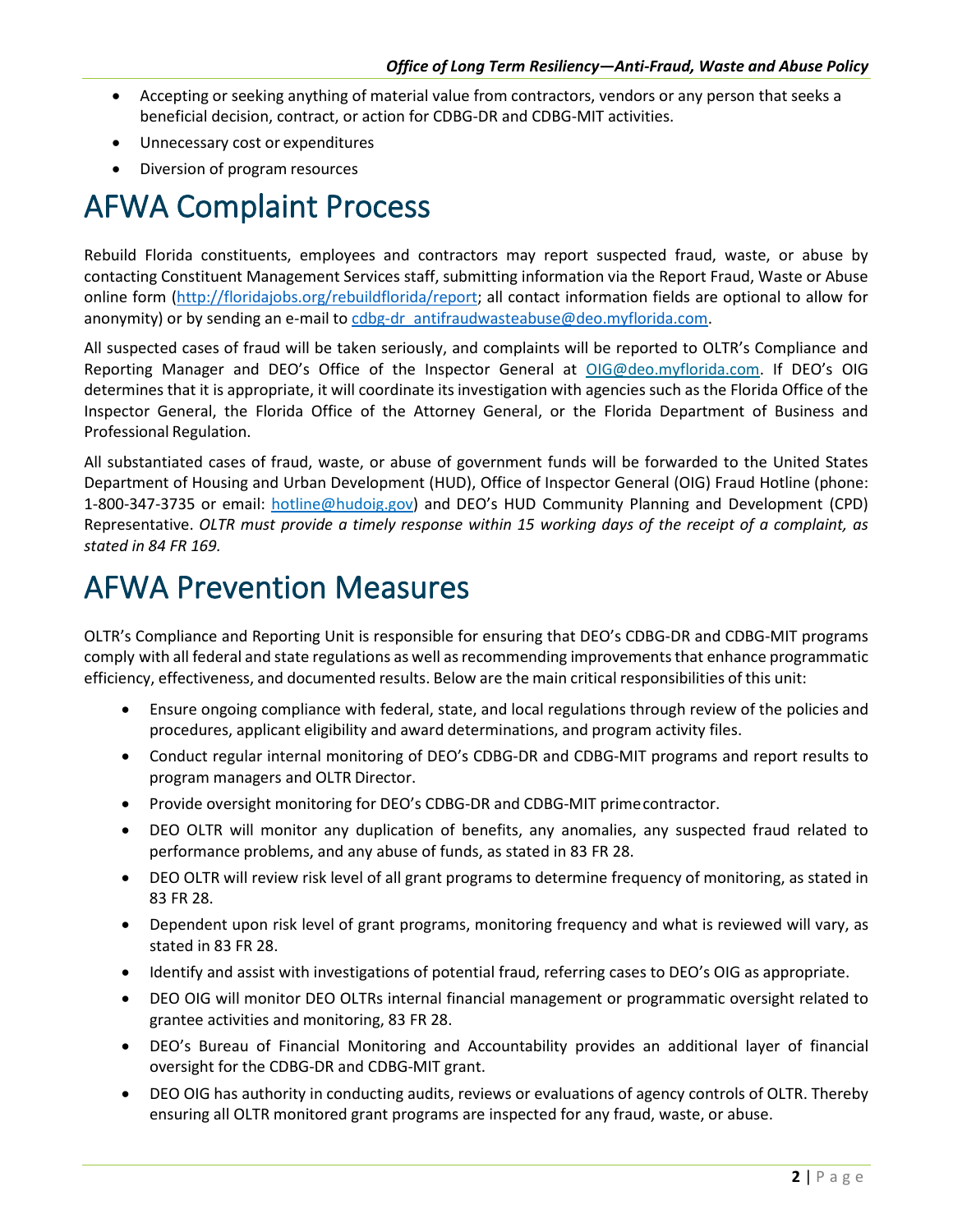- Oversee and coordinate all reporting for DEO's CDBG-DR and CDBG-MIT programs, including federal reporting requirements, data analysis, and providing data dashboards for agency leadership.
- Provide technical assistance to program areas regarding compliance issues and questions, as well as monitoring findings.

## <span id="page-5-0"></span>Confidentiality

Complainants reporting fraud, waste and abuse of federal resource, or other program irregularities may remain anonymous. All information received about suspected fraud, waste and abuse will be treated confidentially. Furthermore, all investigative materials developed, and interviews conducted to substantiate the allegations of fraud, waste or abuse will be treated confidentially.

Information will only be disclosed on a need-to-know basis to appropriate law enforcement authorities. No information about the status of an investigation will be shared outside of the Constituent Services Manager, Policy Manager, Compliance and Reporting Manager, and CDBG-DR and CDBG-MIT Program Director and authorized OLTR staff members, except with the State or HUD OIG upon conclusion of the investigation or with law enforcement or legal counsel, in the event legal action should be needed.

## <span id="page-5-1"></span>Florida's Whistle-blower's Act

OLTR understands that confidentiality is important to avoid retaliation against reporting individuals. Florida's Whistle-blower's Act prevents agencies or independent contractors from taking retaliatory action against an employee who reports to a person or agency designated by the statute (see next paragraph below) violations of law on the part of a public employer or independent contractor [as defined in Section 112.3187(3)(d), Florida Statutes], that create a substantial and specific danger to the public's health, safety or welfare. It also prevents agencies or independent contractors from taking retaliatory action against any person who discloses information to an appropriate agency alleging improper use of governmental office, gross waste of funds, or any other abuse or neglect of duty on the part of an agency, public officer, or employee.

Violations of this act should be reported in accordance with Section 112.3187, Florida Statutes. Any employee who has a complaint should immediately contact the Department head, Office of the Inspector General, the Governor's Office of the Chief Inspector General, the Florida Commission on Human Relations, or the state's whistle-blower's hotline at (800) 543-5353 [Section 112.3187, Florida Statutes].

## <span id="page-5-2"></span>Cooperation with Official Department Investigations

DEO employees are required to maintain high standards of honesty, integrity, and impartiality and to place the interests of the public ahead of personal interests. When allegations of violations of these standards are received, full and accurate information must be obtained so management may respond appropriately.

DEO employees must cooperate with duly appointed investigators from the Office of Inspector General to uncover the facts surrounding possible violations in an official investigation. This requirement is in accordance with FDEO Employee Handbook.

Failure to comply as specified above without a valid mitigating reason, such as exercising a right protected by federal or state law, will constitute a violation of this policy and subject the employee to appropriate disciplinary action up to and including dismissal.